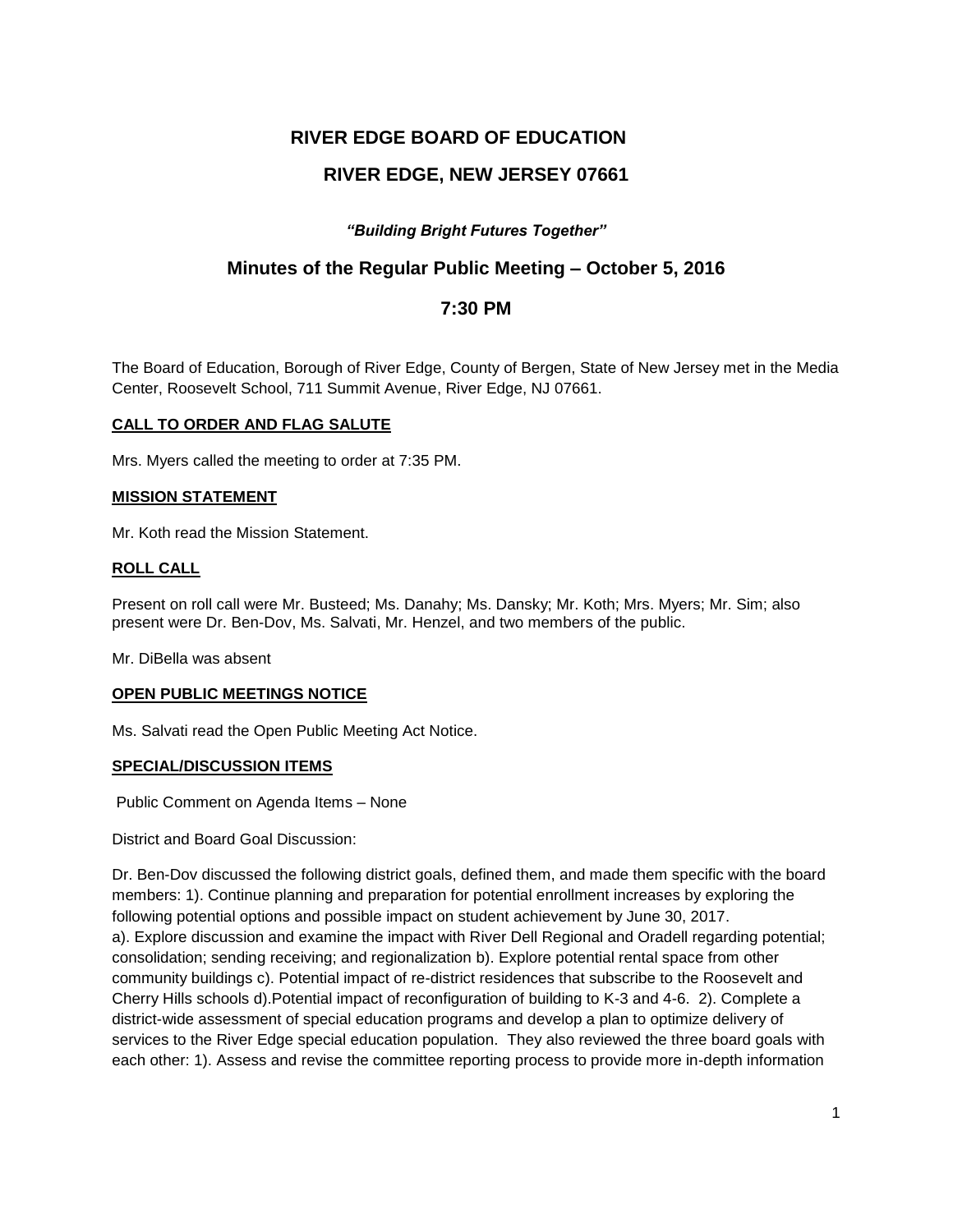to whole board, including developing a committee meeting schedule for the year 2). In cooperation with the administration, develop a comprehensive facilities plan for the district 3). Plan and conduct a board retreat during the 2016-2017 school year.

Visit to the Roosevelt STEAM Lab:

The board members visited and experienced the STEAM Lab during the board meeting. They were able to get a hands-on experience using I-pads with the Aurasma app. The board members were happy they were able to experience this and get a general idea of what goes on in the labs.

## **REPORTS**

### **SUPERINTENDENT**

Dr. Ben-Dov reported on the following:

- Back to School Night was on the evening of September  $27<sup>th</sup>$  for both schools and it was well attended. Parents were able to visit the STEAM Labs at both schools and get a glimpse of what the students will experience.
- There are a few parent evenings coming up. October  $6<sup>th</sup>$  there will be an ESL Evening, October  $13<sup>th</sup>$  there will be a Technology Evening for grades k-2, and an upcoming Cyber bullying evening this month.
- There was a Town Emergency Council meeting on September 28<sup>th</sup>. Many heads of organizations attended. The main goals were discussed which is to identify the people in town who are at risk, identify volunteers at various organizations, and identify reception centers.
- On September  $22^{nd}$  Dr. Ben-Dov and Mrs. Myers met with the Mayor and the River Edge Recreation Commission to discuss the Interlocal Agreement
- We received new information from the State that says we need to notify parents prior to October 1<sup>st</sup> about all standardized assessments in school. We notified parents about this on September 30<sup>th</sup>.

## **PRINCIPAL**

Mr. Henzel reported on the following:

- On September 17<sup>th</sup>, Mr. Henzel and Mrs. Heitman attended the Korean Fall Festival. It was well attended.
- There was a great turnout for the September  $20<sup>th</sup>$  presentation on Positive Behavior Support by Michelle Lockwood
- Back to School Night was well attended and the parents that visited the STEAM Lab were impressed with the progress of the room and the expectations the district has for the room.
- This week is the Week of Respect and we have many fun activities planned for the kids. Today was sunglasses day, tomorrow is comfy day, and Friday is School Pride Day.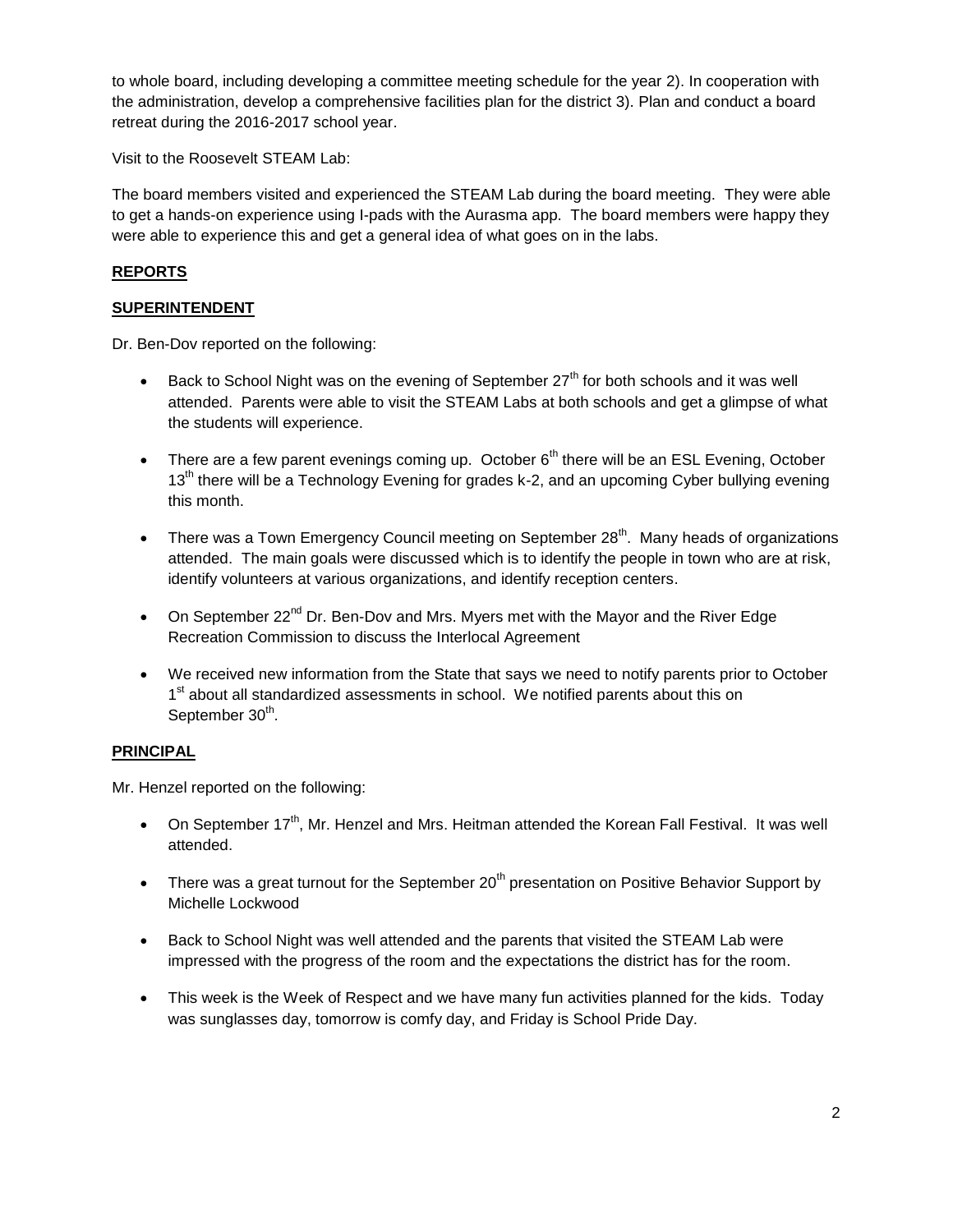## **BOARD SECRETARY**

Ms. Salvati reported on the following:

 Ms. Salvati attended a very informative workshop at Rutgers University on Public School Purchasing. She will attend the second half of the workshop next week.

#### **PRESIDENT**

- Mrs. Myers met with the Mayor today to continue their efforts for open communication between the mayor's office and the Board of Education.
- $\bullet$  Mrs. Myers and Dr. Ben-Dov will meet with the Recreation Commission on October 18<sup>th</sup> to discuss the Interlocal Agreement
- Mrs. Myers discussed with the board the planning of a retreat. The board suggested having it in February or March.

#### **COMMITTEES**

 Ms. Danahy spoke about the Finance and Facilities meeting that took place before the meeting. They discussed the Expenses and Reimbursements policy being approved tonight, the practice of the bill packets, and the budget format for 2017-2018. The committee recommended some additional language to be added to the policy.

#### **MOTIONS TO BE ACTED UPON**

#### **A. ADMINISTRATION/POLICY**

- 1. That the Board of Education approve the staff development and travel as per the schedules for October 2016 including relevant mileage reimbursement. (Addendum)
- 2. That the Board of Education establish the week of October 3 October 7, 2016 as a "Week of Respect."
- 3. That the Board of Education establish the week of October 17 October 21, 2016 as a "School Violence Awareness Week."
- 4. That the Board of Education approve the completion of the following emergency drills:

| <b>School</b>      | <b>Fire Drills</b> | <b>Security Drills</b> |
|--------------------|--------------------|------------------------|
| Cherry Hill School | September 7, 2016  | September 26, 2016     |
| Roosevelt School   | September 9, 2016  | September 26, 2016     |

5. That the Board of Education approve the annual subscription renewal with the Schoolboardnet service for the 2016-2017 School Year in the amount of \$1,298.00.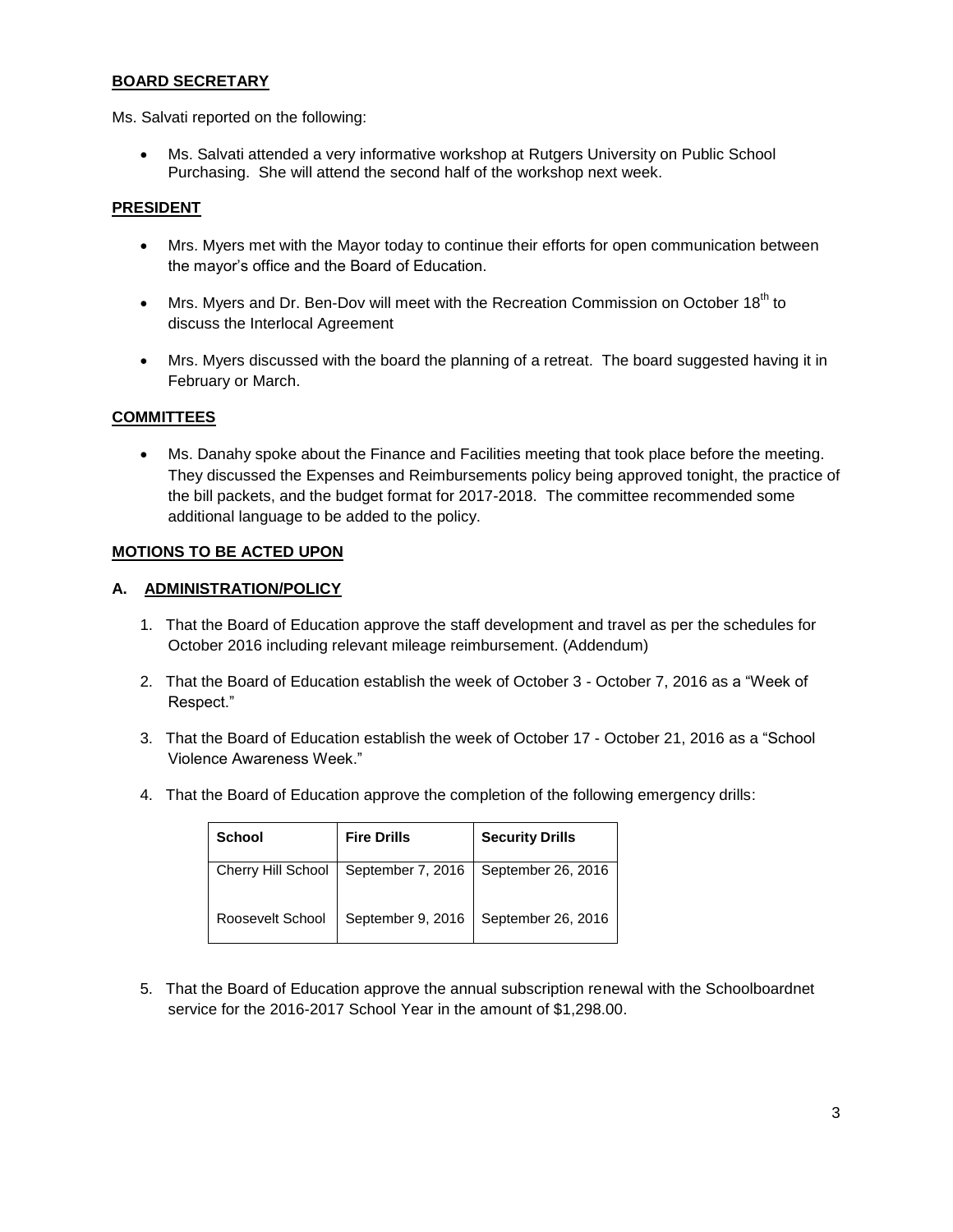6. That the Board of Education approve the following class trip:

| Date    | <b>School</b>             | Grade | <b>Destination</b>                  | Cost to<br><b>District</b> |
|---------|---------------------------|-------|-------------------------------------|----------------------------|
| 5/17/17 | <b>Cherry Hill School</b> | 4     | West Point<br>Highland Falls,<br>NΥ | \$600.00                   |

7. That the Board of Education approve the First Reading of the following policy:

| Policy# | Title                              |
|---------|------------------------------------|
| 9250    | <b>Expenses and Reimbursements</b> |

## **B**. **CURRICULUM/EDUCATION** - None

## **C. BUILDINGS & GROUNDS** - None

## **D. FINANCE/GRANTS/GIFTS** - None

## **E. PERSONNEL**

- **1.** That the Board of Education, with the recommendation of the Superintendent, approve Rosemary Kuruc, or Designee, as the Division of Child Permanency and Protection Liaison for the 2016-2017 school year.
- 2. That the Board of Education approve Beth Rosen as the District School Safety and Security Liaison for the 2016-2017 school year.
- 3. That the Board of Education, with the recommendation of the Superintendent, approve June Karpowich, Editor, of the River Edge Web-based Publication, as per contractual stipend, for the 2016-2017 school year.
- 4. That the Board of Education, with the recommendation of the Superintendent, approve Colleen Poole, Assistant Editor of the River Edge Web-based Publication, as per contractual stipend, for the 2016-2017 school year.
- 5. That the Board of Education approve the Affirmative Action Team for the 2016-2017 school year:
	- Michael Henzel Beth Rosen Abby Burns-Paterson Tara Benevento Janel Blake Christine Moran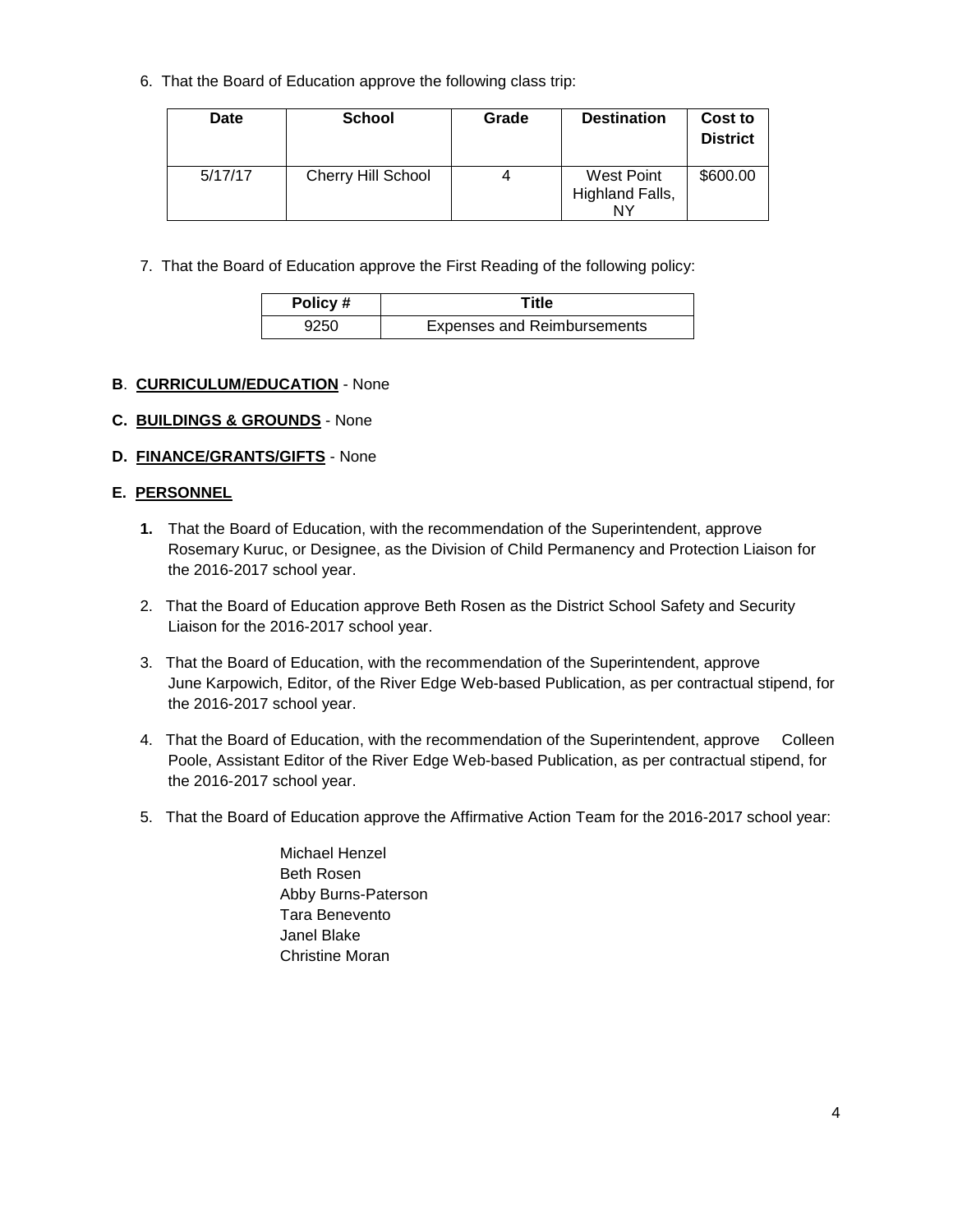- 6. That the Board of Education, with the recommendation of the Superintendent, approve the following as substitute teachers for the 2016-2017 school year.
	- Rhonda Capozzi Thelexiopi Lekkas Diana Maurice Lucia Moran Carol Ofshinsky Kacie Schrettner
- 7. That the Board of Education, with the recommendation of the Superintendent approve the following for student Field Experience for a maximum of 35 hours to commence on or about October 6, 2016 through December 19, 2016.

Faith Dulisse

8. That the Board of Education approve Ashley Denn for the Cycle I of the Post Dismissal Instructional Academy for the 2016-2017 School Year.

### **F. RIVER EDGE SPECIAL EDUCATION** - None

## **G. REGION V ADMINISTRATION & TRANSPORTATION**

1. Be it resolved that the Region V Council for Special Education will provide shared services for its member districts and be it further resolved that the River Edge Board of Education**,** upon recommendation of the Superintendent, approve the following Region V Shared Services Consultants, Psychologists, Learning Disabilities Teacher Consultants, Social Workers, Speech Language Specialists, Occupational and Physical Therapists, Translators to provide evaluations, direct services and consultation, to non-public and public schools for member districts upon request for the 2016-2017 school year.

| June M. Baldino | <b>Occupational Therapist</b>  |
|-----------------|--------------------------------|
| Claudia Broglio | Speech and Language Specialist |
| Judith A. Raia  | Speech and Language Specialist |
| Jessica Spier   | <b>Occupational Therapist</b>  |

#### **Motion by: Mr. Busteed for consent agenda, Seconded by: Ms. Dansky**

Ayes: Mr. Busteed, Ms. Danahy, Ms. Dansky, Mr. Koth, Mrs. Myers, Mr. Sim Nays: None

#### **OLD/NEW BUSINESS**

Ms. Dansky reported on the NJSBA County Meeting she attended on September 29th.

#### **PUBLIC DISCUSSION** – None

#### **CLOSED SESSION**

Motion made by Mr. Sim, seconded by Ms. Danahy to convene into closed session at 9:15 PM.